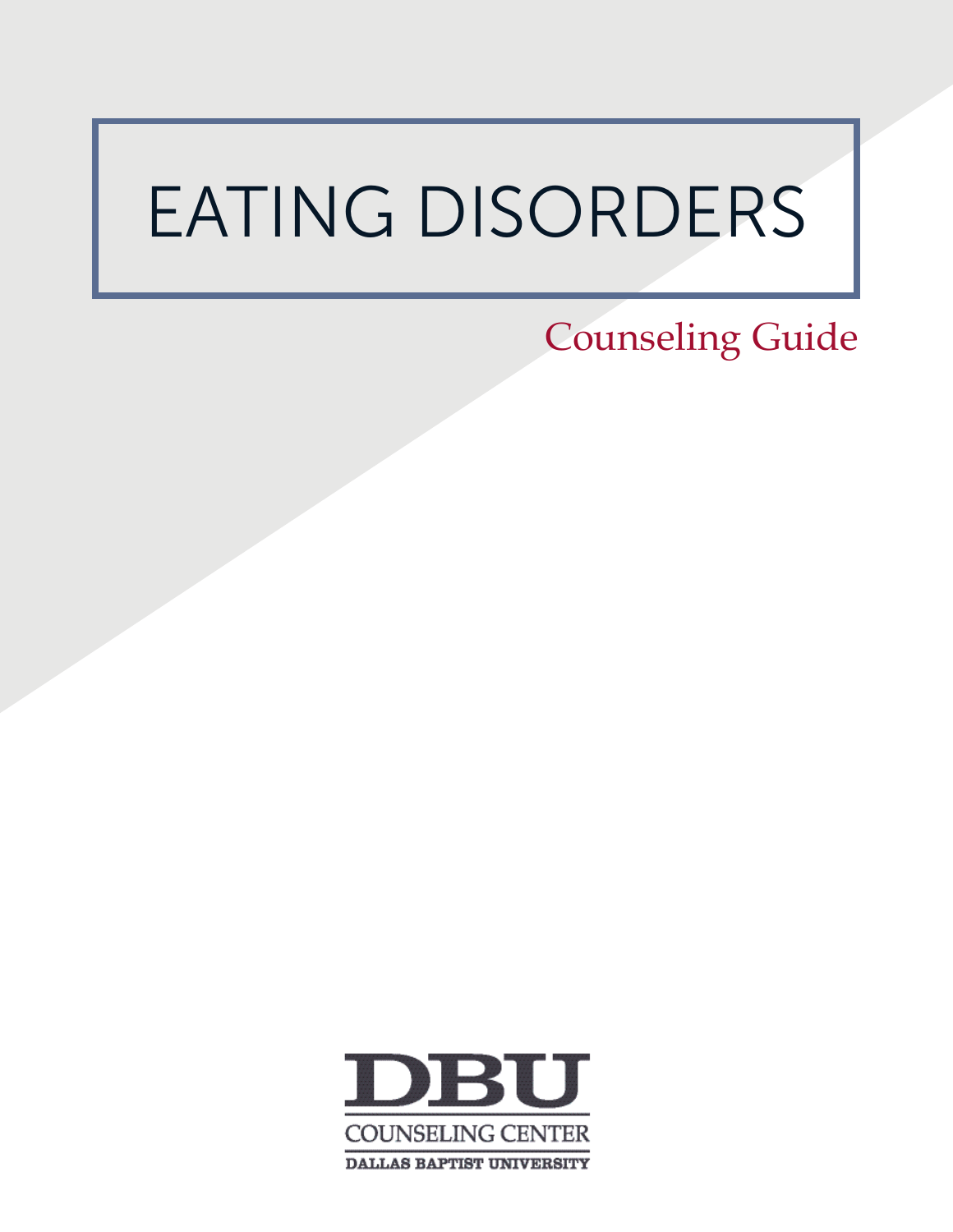### FACTS ABOUT EATING **DISORDERS**

Eating disorders are not just a choice of lifestyle or diet; in fact, they can be fatal diseases. People who struggle with disordered eating or eating disorders usually experience long-term mental distress. It is very likely for eating disorders to develop into a variety of mental illnesses such as depression, anxiety, or OCD along with a combination of physical symptoms. Those who suffer from an eating disorder can have an elevated high risk for suicide.

### ARE YOU FAMILIAR WITH THESE CONVERSATIONS?

#### Conversation with self

Part of me: I am so tired/bored. I want to get something for myself. **Part of me:** I will just have some ice cream.

---10 minutes later---

**Part of me:** What have I done? I finished the whole gallon of ice cream! I hate myself! I am gaining weight...I should skip a meal tomorrow/go work out for one more hour.

(Or you will hear yourself saying... "Whatever, since I've already eaten so much, I will eat some more and purge later.")

#### Conversations with others

**Friends/families:** I notice that you are not eating/You should eat more. **Me:** No, I think I am good. (In fact, I feel I am not thin enough. Just look at my thighs. They are HUGE!)

#### Dual-standard toward self and others

**To others:** I know everyone has their struggles, and I wouldn't judge a person by their outer appearance. I can see their value inside.

**To self:** I am not satisfied with my size and shape. If I don't "look good," then I am not good enough. I should be better at self-control.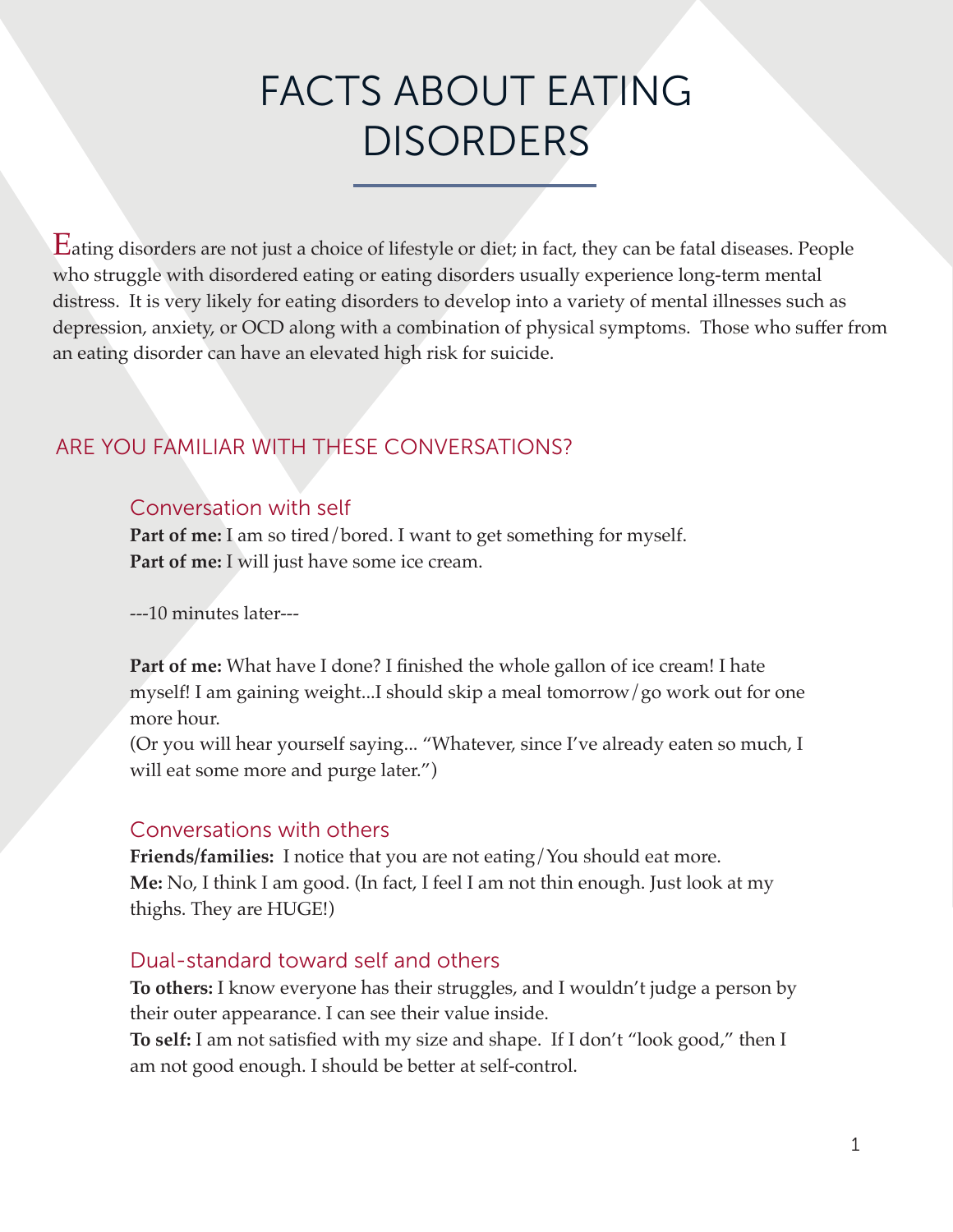## MYTHS ABOUT EATING DISORDERS

#### Check all the statements that sounds familiar to you below:

- □ I do not "look like" I have an eating disorder.
- $\Box$  I am at a normal weight. I shouldn't have a problem with an eating disorder.
- $\Box$  I eat a lot. I'm not like skinny anorexics.
- □ I do purge whenever I eat too much, but I don't think it is an issue.
- $\Box$  I told my friends/family my struggles about foods and self-image. They told me: "You think too much. You look great."
- $\Box$  I don't do the binge-purge thing. I just skip meals when I feel I am fat.
- $\Box$  I have to work out/exercise, or I will feel guilty after I eat the food that "I shouldn't eat."

Eating issues or eating disorders are silent killers. People can live with them without noticing how they play an important role in shaping their view of their body, mind and brain. They not only slowly impair the way that they value themselves, they skew their perception of how other people view them. Eating disorders contribute to blood problems, digestive issues, brain chemical imbalances, oral hygiene issues, and heart dysfunction. They also create a stronghold for self-doubt, self-comparison, self-shaming, or even self-loathing. One of the common myths about people who are suffering from eating disorders is that people are immediately aware of their appearance and make judgments about them, such as thoughts that they are over-weight or under-weight. However, before they reach this extreme point, people with normal weight could have suffered from dieting, emotional eating, fasting, over-exercising or purging for years without being discovered.

People who grew up with a mother having excessive concerns about her own body image tend to model that behavior. Seeing the example of keeping a restrictive diet and a rigid exercise routine is most likely to cause sensitivities about diet and body image.They will also tend to be harsh and critical about themselves.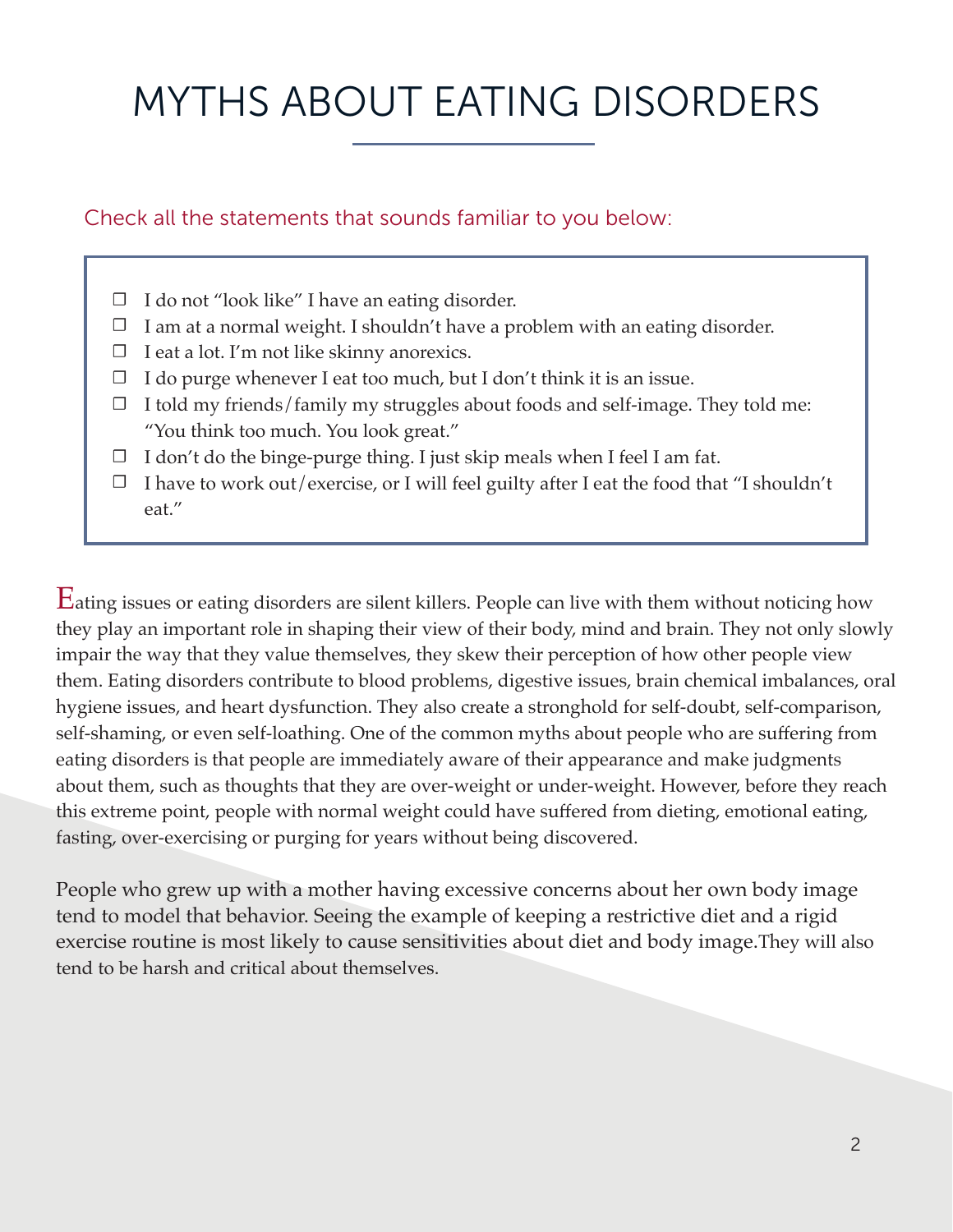### COMMON SELF-TALK

**"**

**There is a way that appears to be right, but in** the end it leads to death. Proverbs 14:12

#### Check all the statements that apply to you:

| ⊔      | I don't think I have any problems even though people address their concerns with |
|--------|----------------------------------------------------------------------------------|
|        | me.                                                                              |
| $\Box$ | I feel/think that I am fat sometimes.                                            |
| $\Box$ | I feel hopeless/helpless sometimes.                                              |
| $\Box$ | I feel no one really understands me.                                             |
| $\Box$ | I feel ashamed of myself.                                                        |
| $\Box$ | I feel guilty about the things that I have done.                                 |
| $\Box$ | I avoid letting people really know me.                                           |
| $\Box$ | I feel great when I keep myself in good shape/keep a "healthy" diet.             |
| $\Box$ | I obsessively think about food.                                                  |
| $\Box$ | I do not like my body shape.                                                     |
| $\Box$ | I should have done a better job in keeping myself look good.                     |
| $\Box$ | I am not good enough.                                                            |
| $\Box$ | No one really cares about me/No one will truly love me.                          |
| $\Box$ | I eat when I am anxious, bored, or stressed.                                     |
| $\Box$ | I compare my body figure to others who I think are thin.                         |
| $\Box$ | It is hard for me to ask for help.                                               |
| $\Box$ | It is easier to give grace to others than to myself.                             |
| $\Box$ |                                                                                  |
| $\Box$ |                                                                                  |
|        | well.                                                                            |
|        |                                                                                  |

We all struggle with self-identity and self-image. If the questions listed above sound familiar to you and these thoughts become much more intense, it may be time to go deeper to examine the behavioral or thought patterns. Otherwise, it could become even more difficult to be free of these behaviors and thoughts.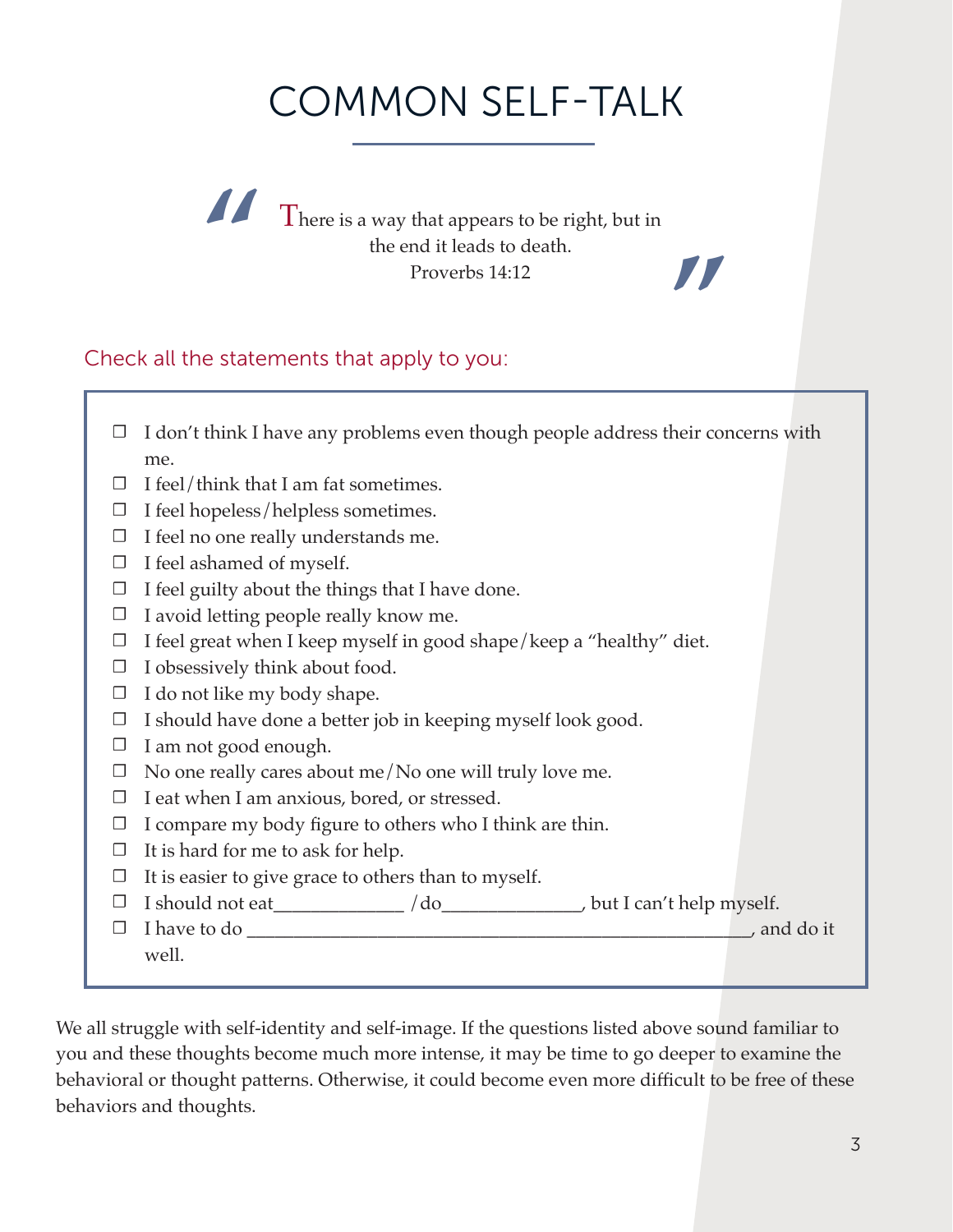### DISORDERED EATING (EATING ISSUES) VS. EATING DISORDERS

The most common eating disorder diagnoses listed in the *Diagnostic Statistics Manual of Mental Disorders (DSM-5)* are Anorexia, Bulimia, Binge Eating Disorder, Avoidant Restrictive Food Intake Disorder, Pica and other unspecified feeding or eating disorder, etc. Before an individual develops an eating disorder, he or she has likely been struggling with eating issues that are similar to the symptoms of eating disorders. These symptoms include:

- **•** Dieting
- Calorie counting
- Restricting amount/type of food intake
- Compensatory behaviors and/or purging
- **•** Over exercising
- Body shaming
- Skipping meals regularly/Fasting
- Mental distress regarding body figure/image/weight
- Weight watching

 $\rm P$ eople who have eating issues do not necessarily fit into any of the eating disorder diagnostic criteria. For example, the term Orthorexia is used to describe people who are overtly obsessed about healthy food and excessive exercise. Choosing the right food to eat, staying healthy, and exercising occupy the person's majority of spare time. There could be a diversity of types of symptoms related to eating issues. The main common feature of any kind of eating issue is that these obsessive thoughts and compulsive behaviors are fixated on food. The obsessions about food spiral down with the following symptoms such as excessive thoughts, feeling anxious/stressed, urge to have control in life, perfectionism, avoiding conflict, struggling in a relationship, seeking affirmation from parents, peers, or significant others, not knowing how to manage emotions, constant loneliness, self-isolation, low self-esteem, people-pleasing behaviors and thus a sense of confusion and feeling of **being out of control**.

Some common etiological factors of having eating issues or an eating disorder includes genetic factors, familial, social influences, traumatic experiences (ex. being bullied), personality, and difficulty in coping with stress or feelings. Personality plays a critical role for the onset of disordered eating behaviors such as passive-aggressiveness, low-confidence, low self-esteem, perfectionism, peoplepleasing, inflexibility, and rigidity.

Society projects a certain type of body image throughout social media, and it affects the way people of all ages view themselves. Pre-teens, teens and/or young adults tend to seek approval or find self-identity through social and environmental support. This results in an increased risk of weightwatching, dieting, and/or over-exercising.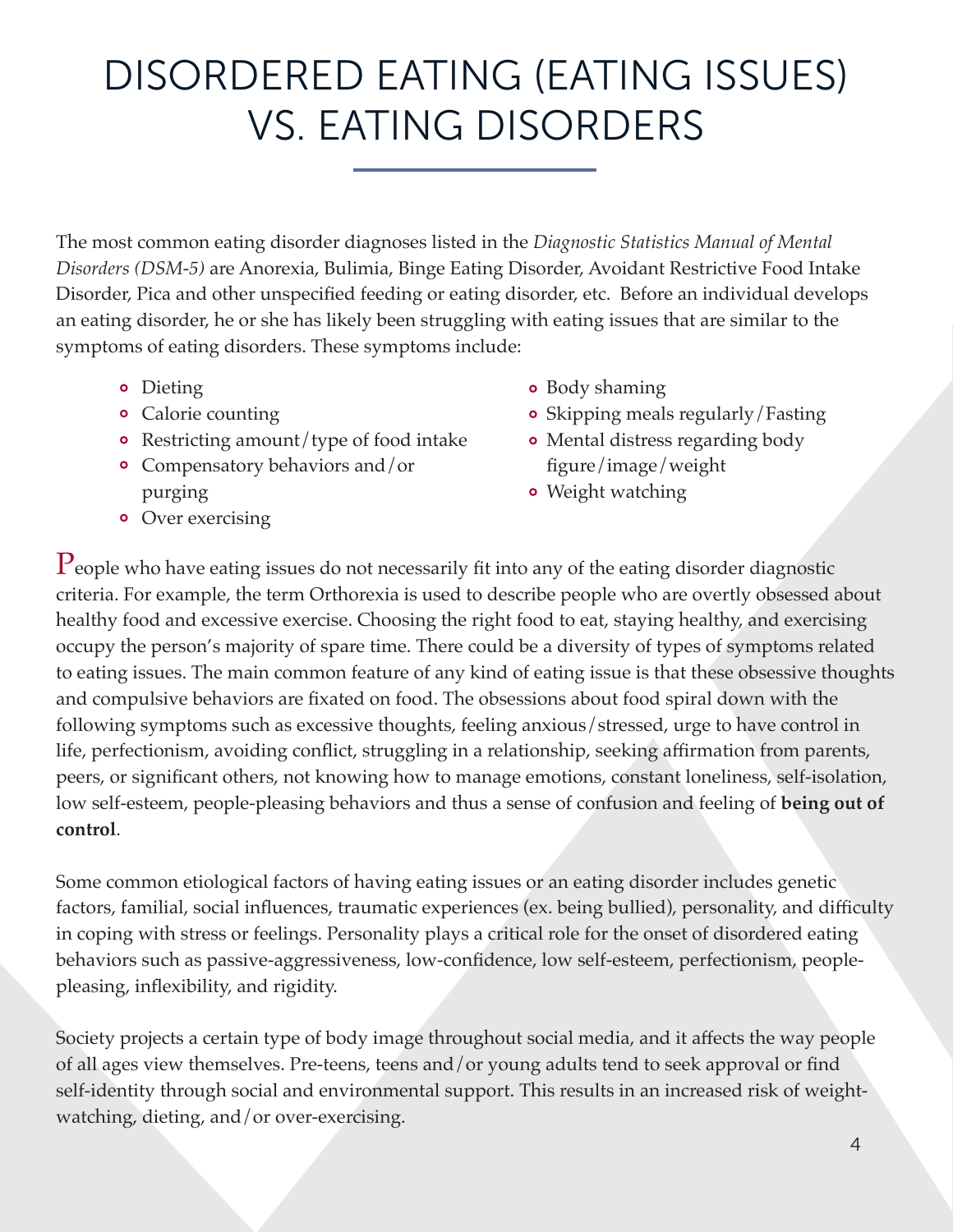### RED FLAGS FOR EATING DISORDERS

Self-awareness is an important first step that leads to healing or recovery. If you believe you may have an eating disorder, you will need to **recognize** the symptoms below.

Check all the statements that apply to you:

- $\Box$  I feel tense/anxious when eating too much.
- $\Box$  I do not enjoy food as I did before.
- □ Whenever I eat too much, I must do something else to cope with it (purging, fasting or over exercising)
- $\Box$  I do not like to eat in front of others.
- $\Box$  I eat a lot in a short period of time and then I refuse to eat afterwards.
- □ I have thinning hair/hair loss.
- $\Box$  I have irregular menstrual cycles.
- $\Box$  I get sick more frequently than before.
- □ I weigh myself more than 3 times a week.
- I experience mood swings/feel depressed/anxious. ☐

If you checked more than two questions, you may want to use the SCOFF questions listed on the next page to further examine your condition.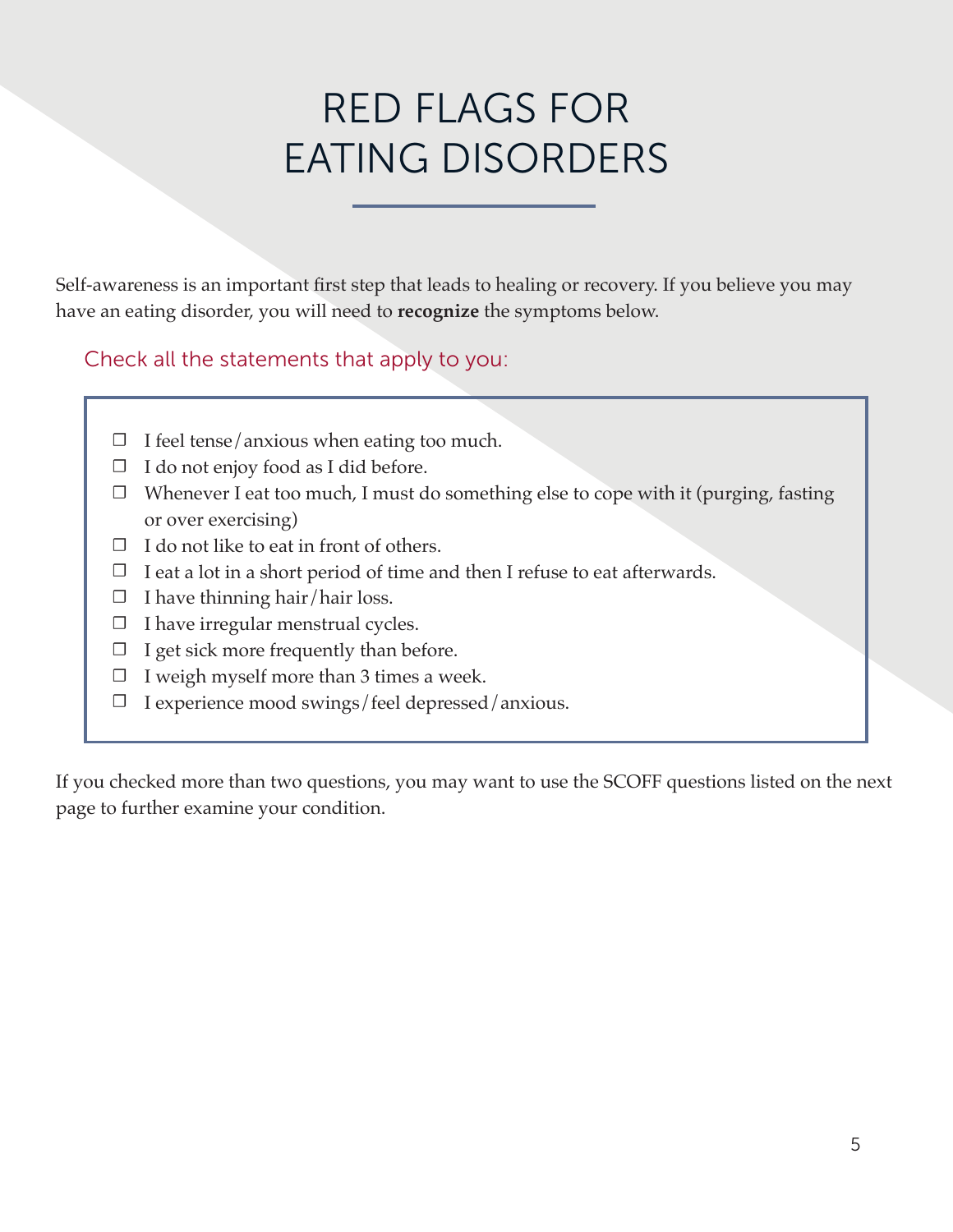#### WHAT SHOULD I DO IF I HAVE SYMPTOMS OF EATING ISSUES/DISORDERS?

If you notice that you have more than two symptoms list in the previous page, you may want to use the following SCOFF questions to check on yourself:

- □ Do you make yourself **Sick** when uncomfortably full?
- □ Do you worry you have lost **Control** over how much you eat?
- □ Have you lost more than **One** stone (14 lbs) in a 3-month period?
- □ Do you believe yourself to be **Fat** when others say you are too thin?
- Would you say that **Food** dominates your life? ☐

If you answer YES in more than two questions, you may have acknowledged that you need some help. The next step you can take is to consult with your physicians, dieticians, or counselors for professional help.

*If you are enrolled as a current DBU student, you can receive counseling services from DBU Counseling Center at no cost.*

*The DBU Counseling Center is located in the 1st floor of the Collins Learning Center. You can call 214.333.5288 or sign up online at counselingcenter.dbu.edu*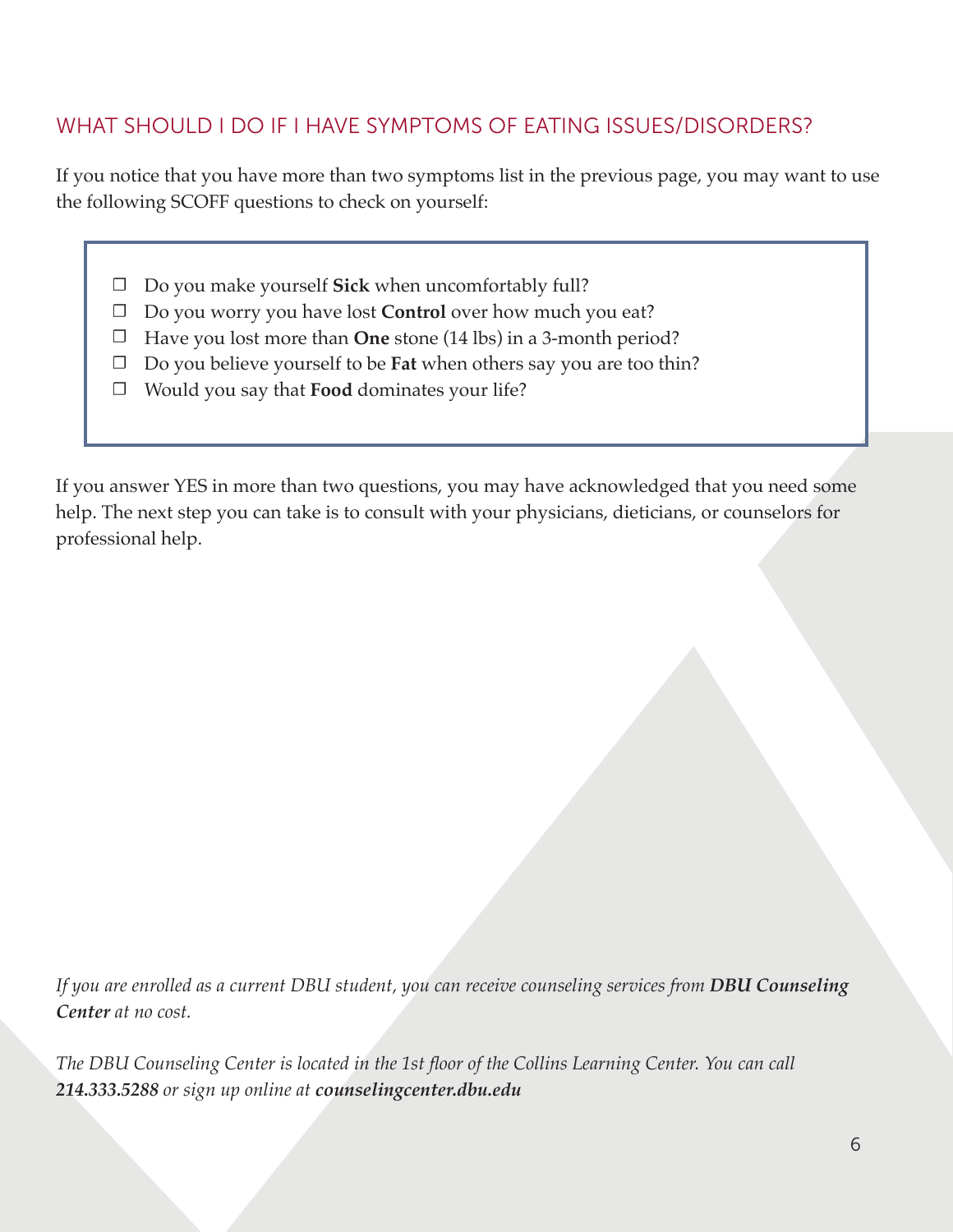### IDENTIFY YOUR BELIEF PATTERN

Pick one situation from the past week when you experienced mental disturbance. Use the journal below to help you identify your belief pattern.

| I want to                                                                                                                                                                                                                                                                                                              |
|------------------------------------------------------------------------------------------------------------------------------------------------------------------------------------------------------------------------------------------------------------------------------------------------------------------------|
| 1.                                                                                                                                                                                                                                                                                                                     |
| 2. $\frac{1}{2}$ $\frac{1}{2}$ $\frac{1}{2}$ $\frac{1}{2}$ $\frac{1}{2}$ $\frac{1}{2}$ $\frac{1}{2}$ $\frac{1}{2}$ $\frac{1}{2}$ $\frac{1}{2}$ $\frac{1}{2}$ $\frac{1}{2}$ $\frac{1}{2}$ $\frac{1}{2}$ $\frac{1}{2}$ $\frac{1}{2}$ $\frac{1}{2}$ $\frac{1}{2}$ $\frac{1}{2}$ $\frac{1}{2}$ $\frac{1}{2}$ $\frac{1}{2}$ |
|                                                                                                                                                                                                                                                                                                                        |
| If I could do these things listed above, that will make me feel/think                                                                                                                                                                                                                                                  |
| $1.$ $\overline{\phantom{a}}$                                                                                                                                                                                                                                                                                          |
| 2.                                                                                                                                                                                                                                                                                                                     |
| $3.$ $\overline{\phantom{a}}$                                                                                                                                                                                                                                                                                          |
| But if I did these things, then I would feel/think that I                                                                                                                                                                                                                                                              |
|                                                                                                                                                                                                                                                                                                                        |
| $2.$ $\overline{\phantom{a}}$                                                                                                                                                                                                                                                                                          |
| $3.$ $\overline{\phantom{a}}$                                                                                                                                                                                                                                                                                          |
| And that means I                                                                                                                                                                                                                                                                                                       |
| $1.$ $\overline{\phantom{a}}$                                                                                                                                                                                                                                                                                          |
|                                                                                                                                                                                                                                                                                                                        |
| $3.$ $\overline{\phantom{a}}$                                                                                                                                                                                                                                                                                          |
|                                                                                                                                                                                                                                                                                                                        |
| Therefore I must do the following things to make myself a better person.                                                                                                                                                                                                                                               |
| $1.$ $\overline{\phantom{a}}$                                                                                                                                                                                                                                                                                          |
| 2. $\frac{1}{2}$ $\frac{1}{2}$ $\frac{1}{2}$ $\frac{1}{2}$ $\frac{1}{2}$ $\frac{1}{2}$ $\frac{1}{2}$ $\frac{1}{2}$ $\frac{1}{2}$ $\frac{1}{2}$ $\frac{1}{2}$ $\frac{1}{2}$ $\frac{1}{2}$ $\frac{1}{2}$ $\frac{1}{2}$ $\frac{1}{2}$ $\frac{1}{2}$ $\frac{1}{2}$ $\frac{1}{2}$ $\frac{1}{2}$ $\frac{1}{2}$ $\frac{1}{2}$ |

**Pause a second here. Review the answers that you just filled out above. What does this thinking pattern mean to you? You can also see an example in the next page.**

3.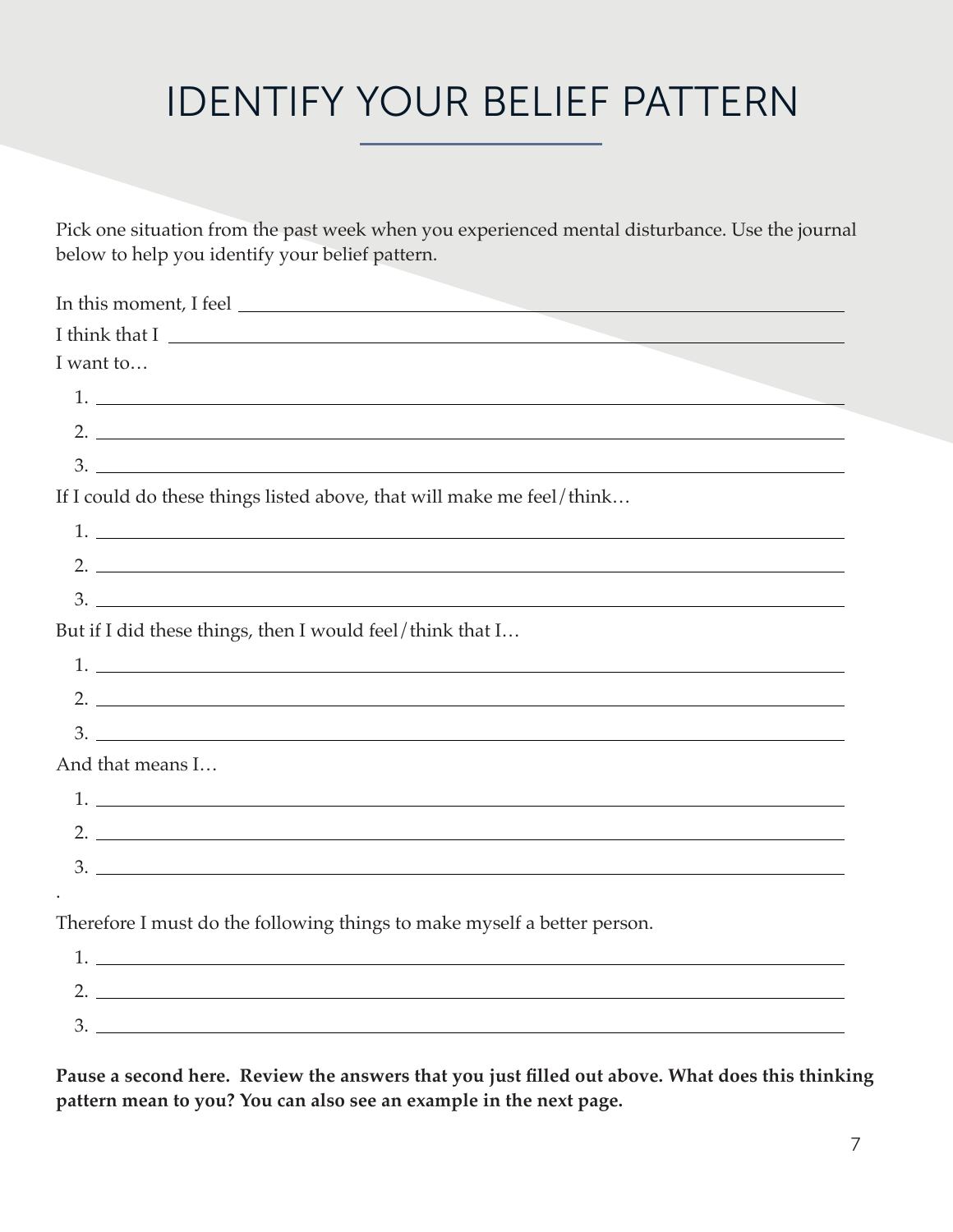### EXAMPLE

Saturday night after finals:

Joanna was alone by herself in her room. She felt the urge to purge after eating. She used the worksheet to write down her thoughts below:

In this moment, I feel lonely, sad, angry and bored

I think that I am fat and ugly

I want to…

- 1. Yell
- 2. Cry
- 3. Purge

If I could do these things listed above, that will make me feel/think…

- 1. Feel better, get the feelings out of my chest
- 2. Feel less stressed
- 3. Keep me in the right shape

But if I did these things, then I would feel/think that I...

- 1. I locked myself in the room yelling and screaming? People will think that I am crazy
- 2. Out of control when I could not help but to cry
- 3. Just trying to gain some control of my body

And that means I…

- 1. Am a mess
- 2. Am awful
- 3. Can control my body

And that means...

- 1. No one would like me
- 2. I am not worthy to be loved
- 3. I am not good enough

Therefore I have to...

1. Be better at academics/sports/job performance

2. Keep in good shape

3. Keep everything to myself. Don't tell anyone about my personal stuff or they will not like me anymore

#### **Pause a second here. What does this thinking pattern mean to you?**

Something doesn't look right. I don't want to live like this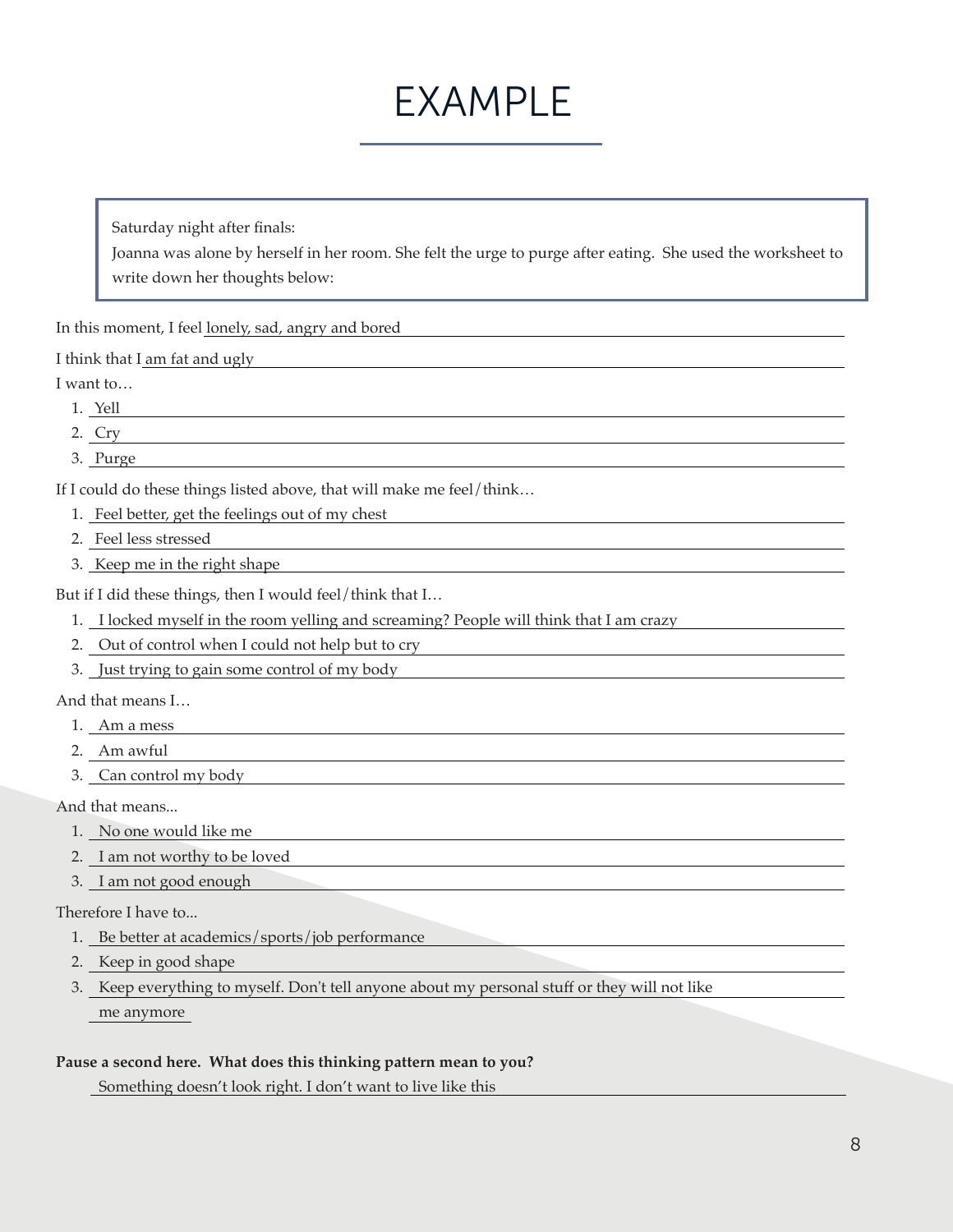### NAME YOUR EATING DISORDER

 $If$  you are tired of obsessive thoughts of eating healthy, staying slim, self-doubt, or selfcriticism, and you choose to do something about it, you'll find better results if you work with a therapist or a professional health practitioner. Talk to your counselor or your primary care physician about your concerns before you start the following steps.

Fighting with eating disorders/eating issues is a long process. Much of of the time, selfdoubt and comparison lead to more confusion about value and identity. A small tip here is to give the eating disorder a name to call it out when necessary. When your eating disorder comes to manipulate your thoughts, you can learn to recognize its voice.

It could be male or female name based on your preference. Circle any names from these names below:

> Ed, Edward, Anne, An, Bob, Or you want to call it as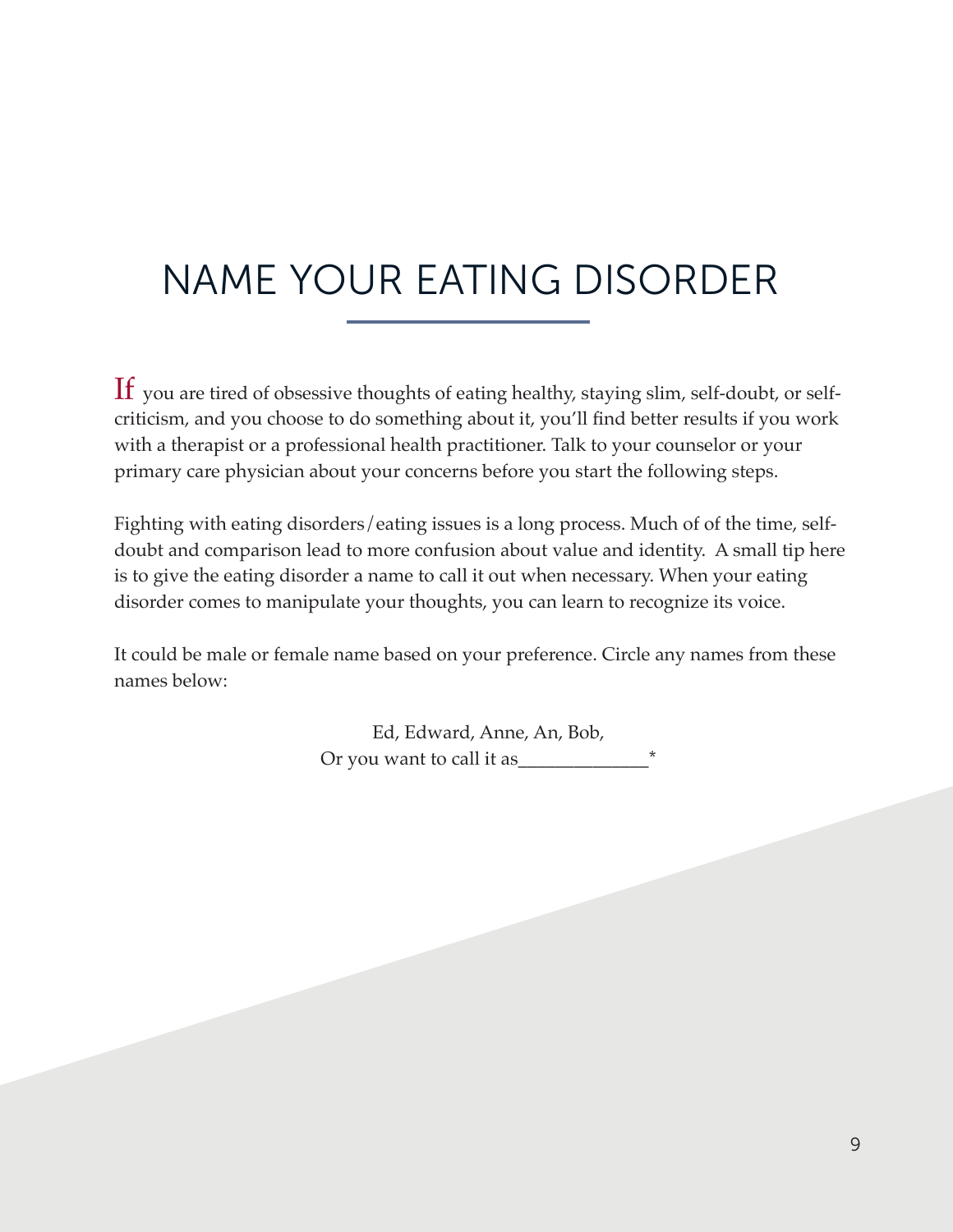### REWRITE YOUR STORY

| I think $*$ wants me to do               |  |
|------------------------------------------|--|
|                                          |  |
|                                          |  |
| What I truly feel/think/want/long for is |  |
|                                          |  |
|                                          |  |
| $\overline{\phantom{a}}$                 |  |
| 3.                                       |  |
|                                          |  |
|                                          |  |
|                                          |  |
| 1.                                       |  |
| 2.                                       |  |
|                                          |  |
| 3.                                       |  |

I know I have freedom to choose and the power to do things that are good for me.

\_\_\_\_\_\_\_\_\_\*, you want me to do things that I don't want to. I know I agree with you sometimes, but this time I choose not to follow your rules. I am not going to….

| . .                      |  |  |  |  |  |
|--------------------------|--|--|--|--|--|
| $\overline{\phantom{m}}$ |  |  |  |  |  |
|                          |  |  |  |  |  |
| $\cup$                   |  |  |  |  |  |

(Circle the things that will work the best for you in this moment.)

Reach out to\_\_\_\_\_\_\_\_\_\* to watch a movie/have a cup of coffee/go to library/share my struggles/just hang out go out for a walk.

Work out/walk in nature/go swimming/listen to music/draw/sing/meditate/do my devotions/write journal/play with children/play with dog/watch inspiring movie/read books

 $\frac{1}{2}$ , I choose not to do these unhealthy things to make me distract from you. (Check all that apply)

- □ Drinking
- □ Drugs
- □ Rewarding self with too much or too little food
- □ Watching excessive amounts of TV
- □ People-pleasing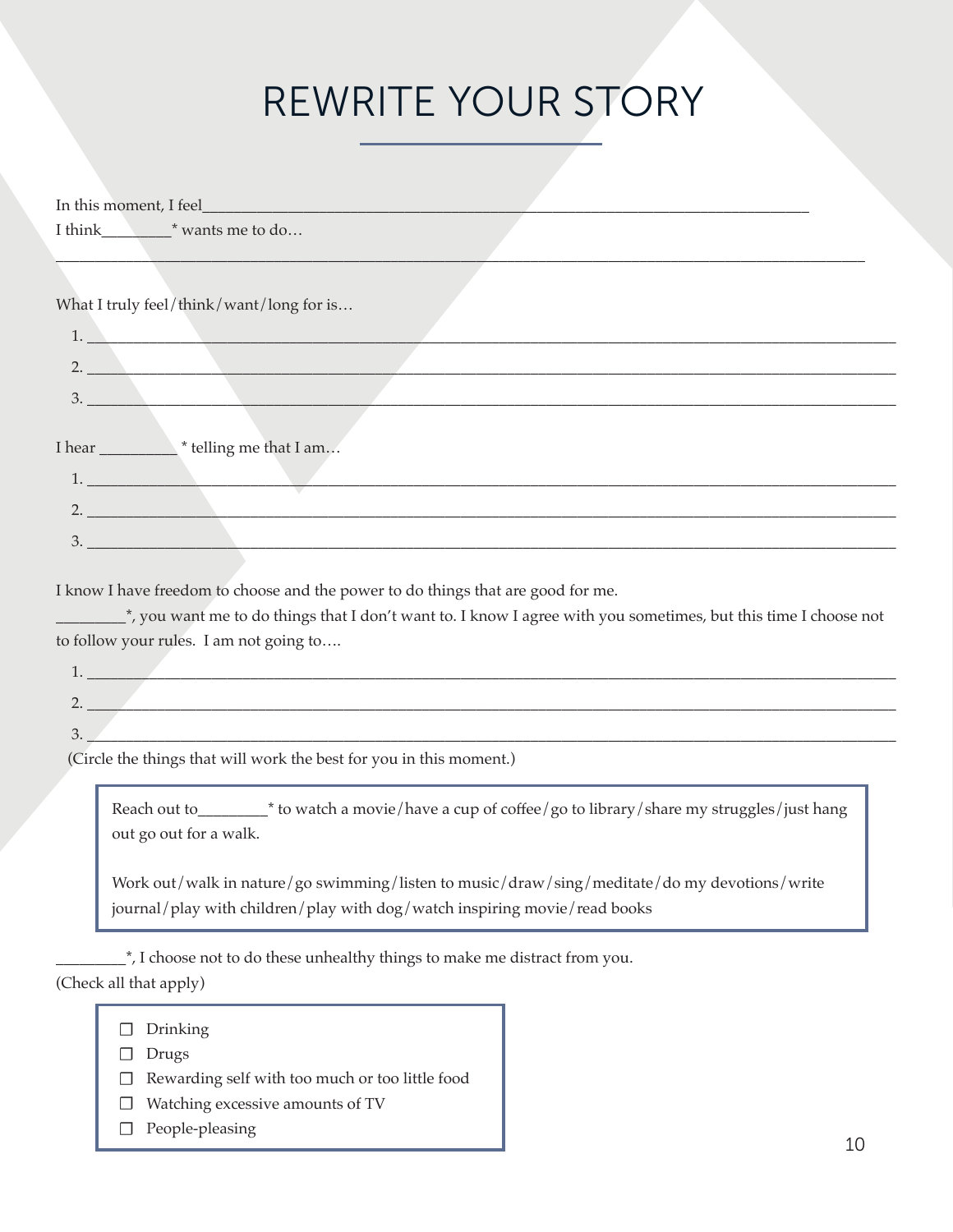Recognizing how eating disorders lie to you, calling out its name to stop negative thinking, and rewriting your story to empower yourself are essential pathways to becoming comfortable in being who you are. You may feel lost walking down the path to healing and recovery. It is time to focus on your inner qualities and inner characteristics instead of your performance or outer appearance.

> "Listen to me, you descendants of Jacob, all the remnant of the people of Israel, you whom I have upheld since your birth, and have carried since you were born. Even to your old age and gray hairs I am he, I am he who will sustain you. I have made you and I will carry you; I will sustain you and I will rescue you. Isaiah 46:3-4

For you created my inmost being; you knit me together in my mother's womb. I praise you because I am fearfully and wonderfully made; your works are wonderful, I know that full well. Psalm 139:13-14

> Charm is deceptive, and beauty is fleeting; but a woman who fears the Lord is to be praised. Proverbs 31:30

Before I formed you in the womb I knew you, before you were born I set you apart. Jeremiah 1:5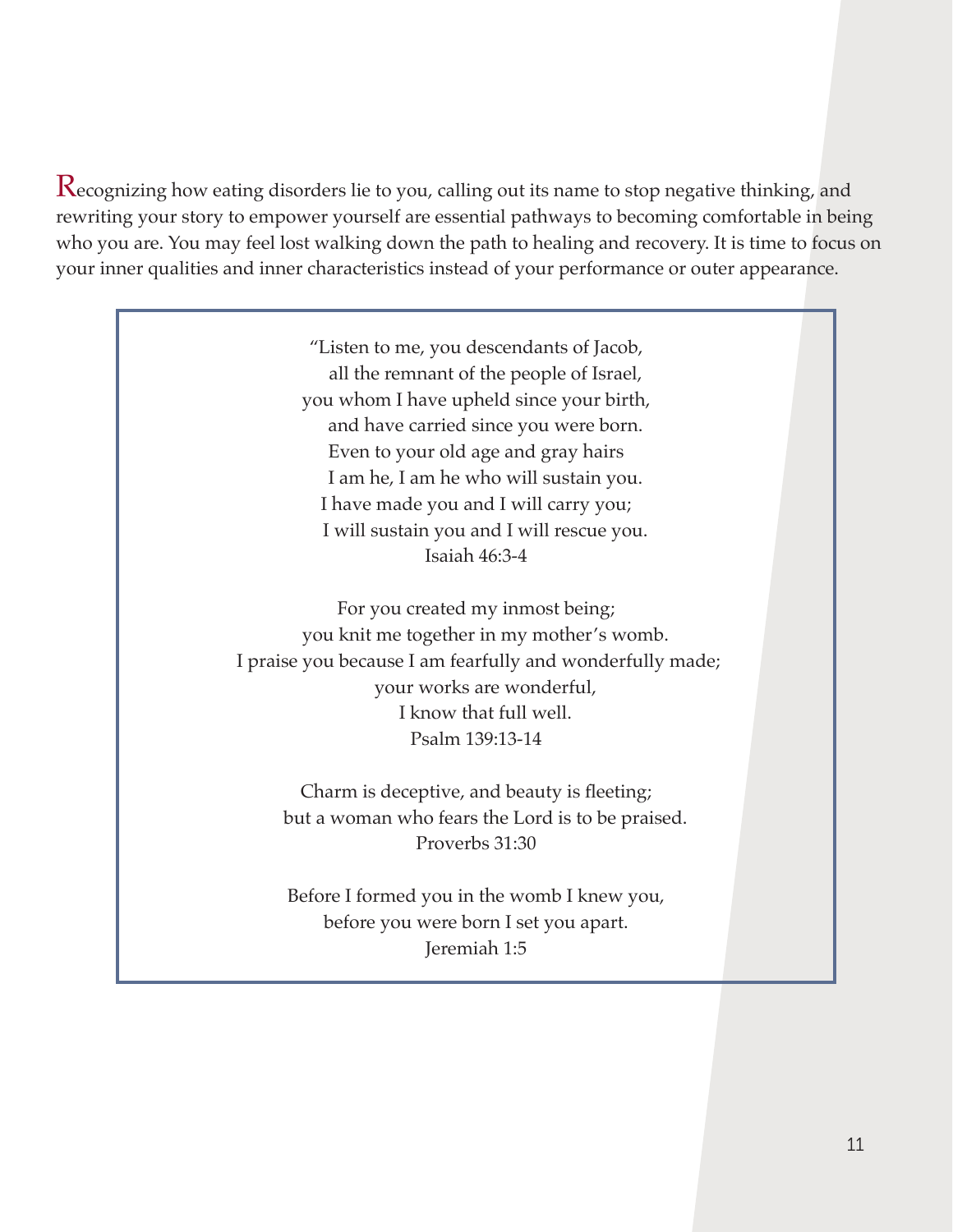Write down the negative self-talk that you often hear from yourself or from your eating disorder. In the column to the right, write down the positive sphere of your temperament, personal traits, characteristics, abilities, or gifts. Find the evidence to support your thoughts.

| Negative Self-Talk                     | Self-Affirmation                                                                                     | <b>Positive Evidences</b>                                             |
|----------------------------------------|------------------------------------------------------------------------------------------------------|-----------------------------------------------------------------------|
| I am fat and ugly                      | I am wonderfully made by<br>God                                                                      | Psalm 139:13-14                                                       |
| I always feel I am not<br>good enough. | I will never be able to<br>measure up to any of<br>the standards, but I am a<br>hard-working person. | I do my job faithfully<br>even without anyone in<br>the office today. |
|                                        |                                                                                                      |                                                                       |
|                                        |                                                                                                      |                                                                       |
|                                        |                                                                                                      |                                                                       |
|                                        |                                                                                                      |                                                                       |
|                                        |                                                                                                      |                                                                       |
|                                        |                                                                                                      |                                                                       |
|                                        |                                                                                                      |                                                                       |
|                                        |                                                                                                      |                                                                       |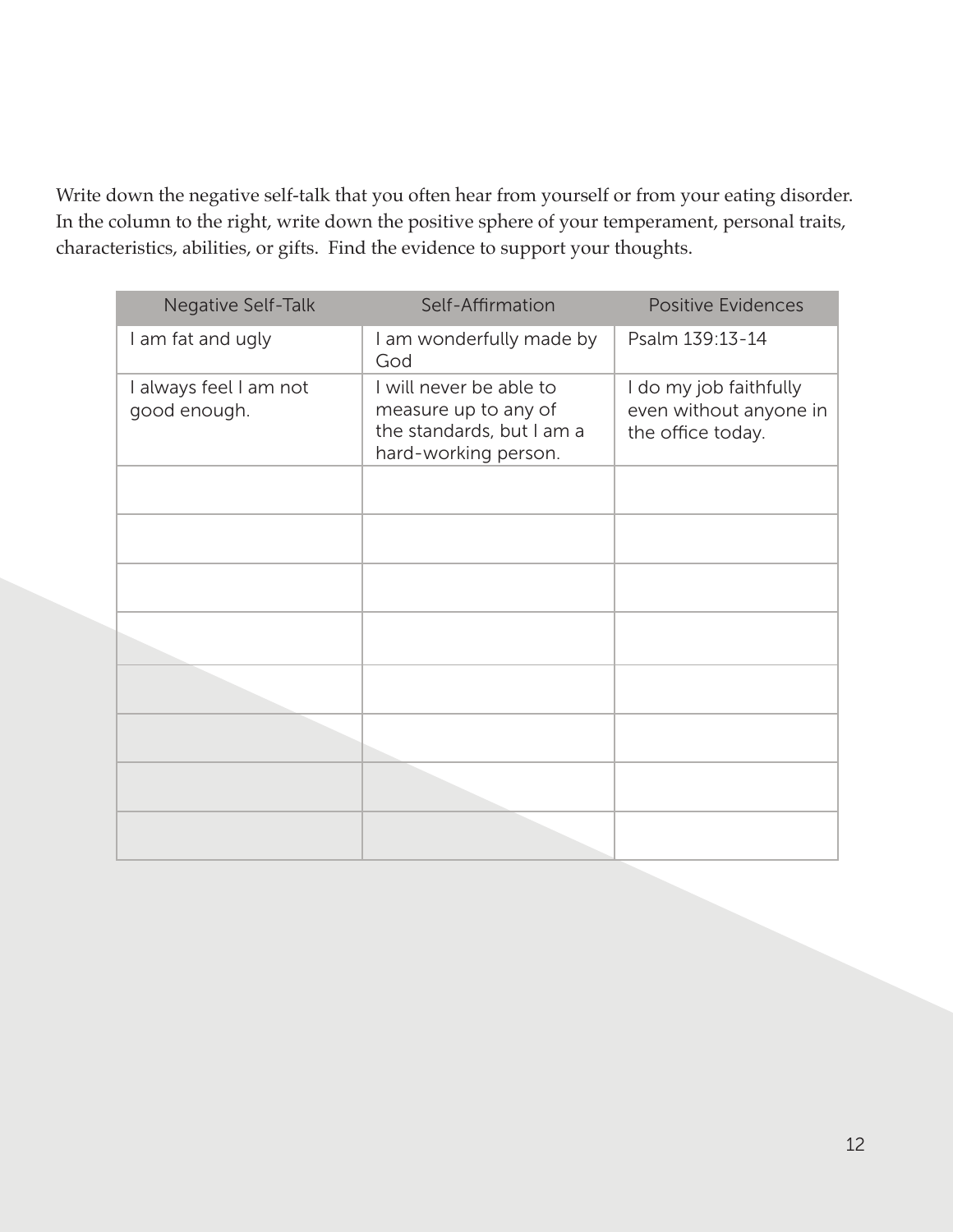#### WHAT SHOULD I DO IF SOMEONE I CARE ABOUT HAS SYMPTOMS OF EATING ISSUES/DISORDERS?

It is hard to see someone you care about constantly struggle with self-destructive thoughts, insecurities, under-eating, over-eating, or not being able to feel content in their life. Sometimes you may feel helpless in terms of helping them to "feel better." Here are some tips on how to continue being compassionate while keeping healthy boundaries.

- Do address your concerns about his/her behavior and ask them questions. The most important thing is to LISTEN.
- Do express your appreciation of his/ her characteristics instead of outer appearance/outfit.
- Do realize that he/she does not intentionally do this to harm themselves or others.
- Do find resources/support group/ referrals for the individual.
- Do understand that it takes time to recover.
- Do allow the individual to have space to grow when you give support instead of trying to solve the problem.

#### DO's DON'TS

- Do not ask their weight or check the amount of food they've eaten. You can simply ask: "Have you had anything to eat today?"
- Do not give up. Your support matters!
- Do not ignore the symptoms and hope they will alleviate someday; do talk about it.
- Do not make any comment (neither positive nor negative) about their outer appearance/weight.
- Do not try to "fix" the person or control his/her lifestyle. It would make it worse. (Including setting rules or using food as reward/ punishment.)
- Do not expect to change the person. All you can do is to accompany them and walk with them until they get back on their feet.